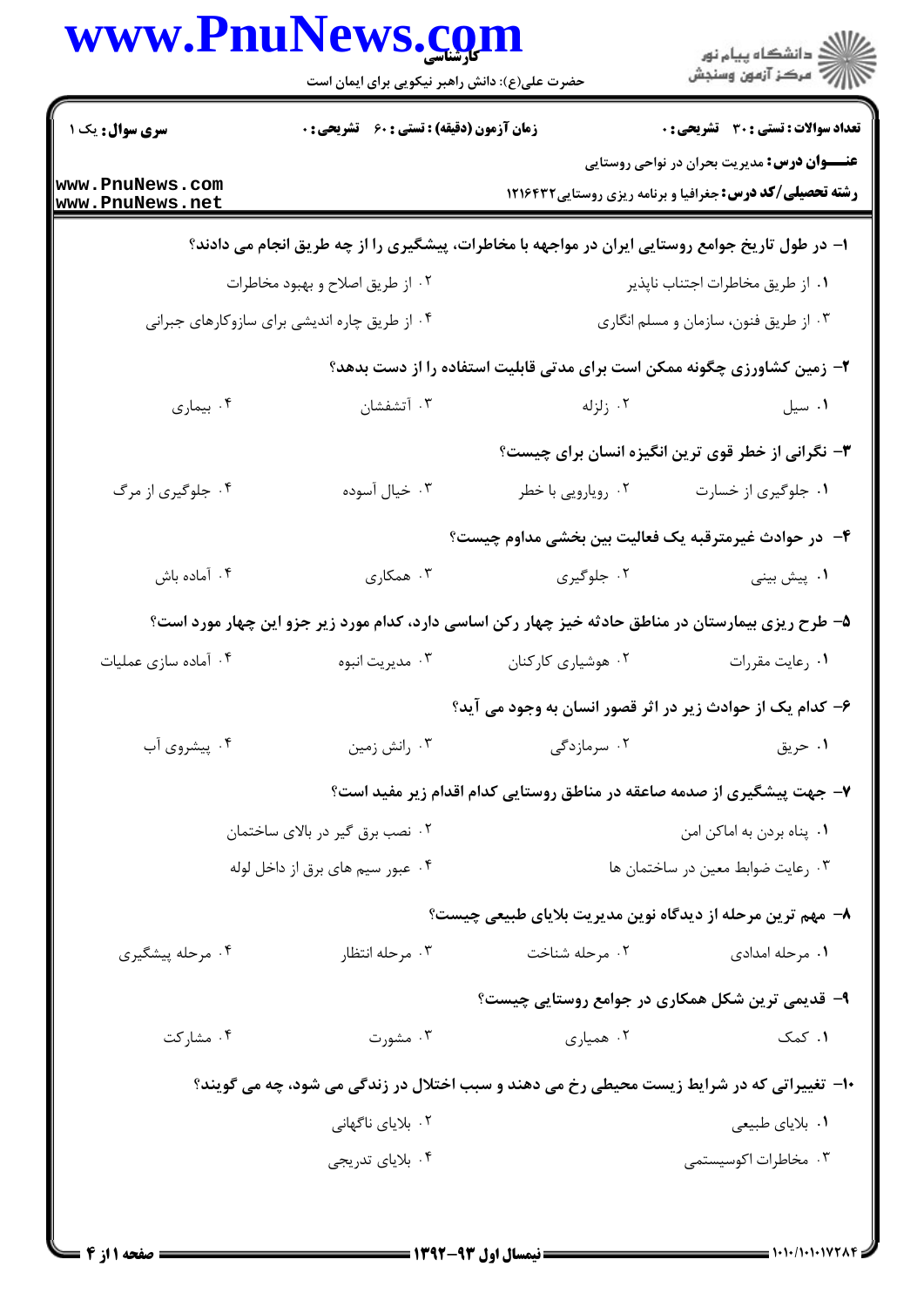|                                    | حضرت علی(ع): دانش راهبر نیکویی برای ایمان است                                                       |                                                                    | ِ<br>∭ دانشڪاه پيام نور<br>∭ مرڪز آزمون وسنڊش                                                                          |
|------------------------------------|-----------------------------------------------------------------------------------------------------|--------------------------------------------------------------------|------------------------------------------------------------------------------------------------------------------------|
| <b>سری سوال : ۱ یک</b>             | <b>زمان آزمون (دقیقه) : تستی : 60 ٪ تشریحی : 0</b>                                                  |                                                                    | تعداد سوالات : تستي : 30 ٪ تشريحي : 0                                                                                  |
| www.PnuNews.com<br>www.PnuNews.net |                                                                                                     |                                                                    | <b>عنــــوان درس:</b> مدیریت بحران در نواحی روستایی<br><b>رشته تحصیلی/کد درس:</b> جغرافیا و برنامه ریزی روستایی1۲۱۶۴۳۲ |
|                                    |                                                                                                     | 11- چند درصد از روستاهای ایران در مناطق خشک و نیمه خشک قرار دارند؟ |                                                                                                                        |
| 9.7                                | $\lambda$ ۶.۳                                                                                       | $\Lambda Y$ . $Y$                                                  | $Y\Delta$ .1                                                                                                           |
|                                    | ۱۲- کدام یک از اثرات خشکسالی در ایران در چند سال اخیر توجه بسیاری از محققان را به خود جلب کرده است؟ |                                                                    |                                                                                                                        |
| ۰۴ اثرات اقتصادی                   | ۰۳ اثرات فرهنگی                                                                                     | ۰۲ اثرات اجتماعی                                                   | ۰۱ اثرات زیست محیطی                                                                                                    |
|                                    |                                                                                                     |                                                                    | ۱۳- در کدام یک از مراتع تاثیر خشک سالی متوسط است و تولید کاهش می یابد؟                                                 |
| ۰۴ مراتع انبوه                     | ۰۳ مراتع میان بند                                                                                   | ۰۲ مراتع پیلاقی                                                    | ۰۱ مراتع قشلاقي                                                                                                        |
|                                    |                                                                                                     |                                                                    | ۱۴- کدام یک از اصول اجرایی پیشگیری از لطمات خشکسالی، مشارکت جو و نیازمدار است؟                                         |
|                                    | ۲.  توزیع و آموزش بیمه مراتع                                                                        |                                                                    | ۰۱ اقدامات مدیریتی پیشگیرانه دهیاری ها                                                                                 |
|                                    | ۰۴ کمک دهیاری ها برای برنامه ریزی                                                                   |                                                                    | ۰۳ ساماندهی دام مازاد بر ظرفیت                                                                                         |
|                                    | ۱۵– در نتیجه چه عملیاتی اثرات ًو خسارت های خشکسالی در شرایط کم آبی کمتر ظاهر می گردد؟               |                                                                    |                                                                                                                        |
| ۰۴ احداث بند                       | ۰۳ کنترل رواناب                                                                                     | ۰۲ آبخیزداری                                                       | ۰۱ آبخوان داری                                                                                                         |
|                                    |                                                                                                     |                                                                    | ۱۶- سرمای زود رس پائیزه، از چه ماهی اثرات منفی برروی محصولات زراعی و باغی دارد؟                                        |
| ۰۴ شهريور                          | ۰۳ مهر                                                                                              | ۰۲ آبان                                                            | ۰۱ آذر                                                                                                                 |
|                                    |                                                                                                     |                                                                    | ۱۷-  یکی از مهم ترین عوامل توسعه روستایی چیست؟                                                                         |
|                                    | ۰۲ جلوگیری از خسارت                                                                                 |                                                                    | ۰۱ افزایش سطح زیر کشت                                                                                                  |
|                                    | ۰۴ افزايش سرمايه                                                                                    |                                                                    | ۰۳ ساخت و ساز صحیح                                                                                                     |
|                                    |                                                                                                     |                                                                    | ۱۸– کدام یک از ساختمان های زیر عملکردی بهینه در مقابل زلزله دارد؟                                                      |
| ۰۴ آجری                            | ۰۳ بتنی $\cdot$                                                                                     | ۰۲ فلزی                                                            | ۰۱ چوبی                                                                                                                |
|                                    | ۱۹- وقوع سیل های مخرب در نواحی خشک و نیمه خشک مانند ایران بیشتر به چه دلیل است؟                     |                                                                    |                                                                                                                        |
|                                    | ۰۲ رگبارهای کوتاه مدت                                                                               |                                                                    | ۰۱ رگبارهای بلند مدت                                                                                                   |
|                                    | ۰۴ باران های طولانی و آهسته                                                                         |                                                                    | ۰۳ باران های طولانی و شدید                                                                                             |
|                                    |                                                                                                     |                                                                    | ۲۰– تعیین حدود بستر و حریم رودها به عهده کدام وزارت است؟                                                               |
| ۰۴ نیرو                            | ۰۳ جهاد                                                                                             | ۰۲ شهرسازی                                                         | ۰۱ راه                                                                                                                 |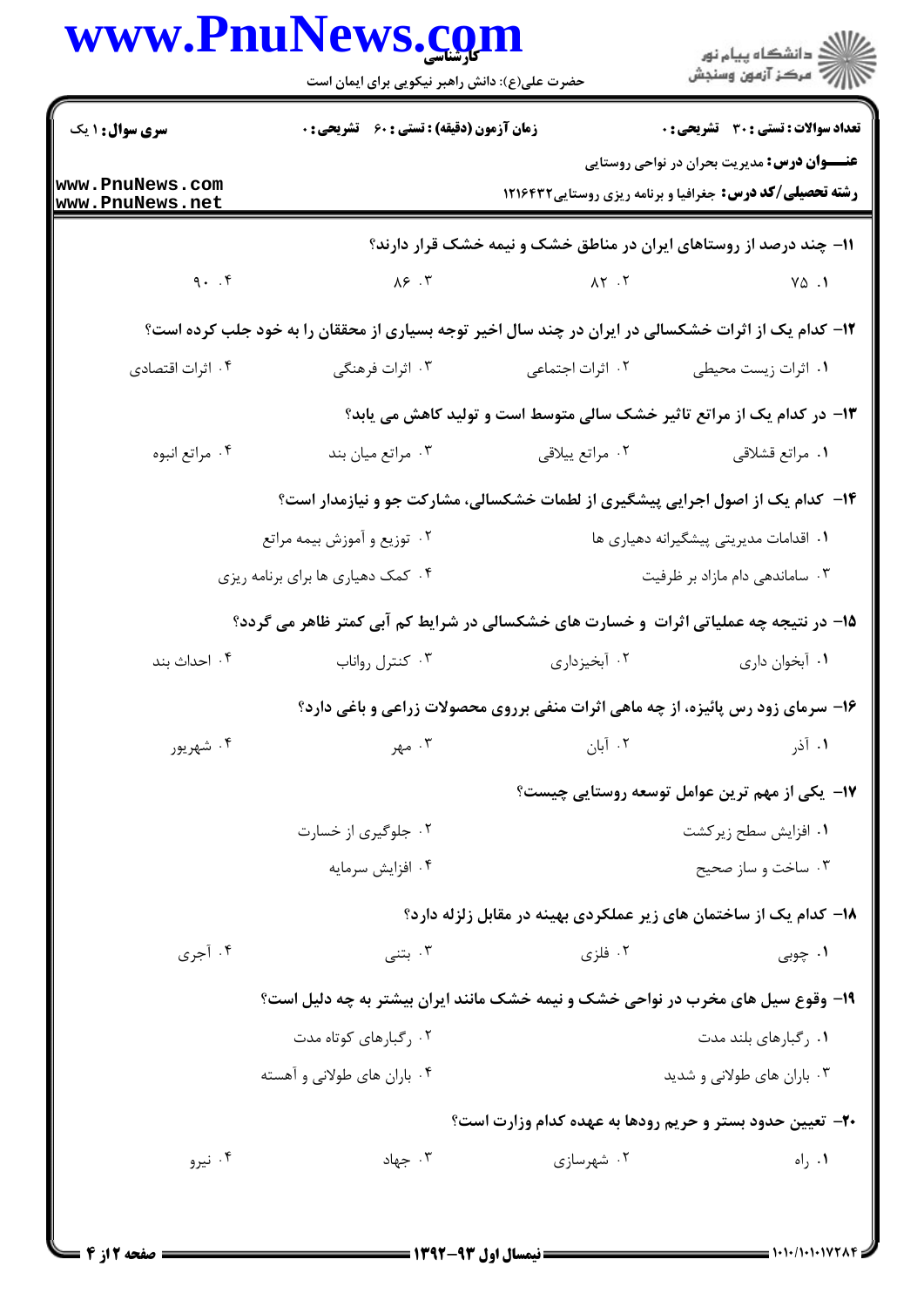|                                    | حضرت علی(ع): دانش راهبر نیکویی برای ایمان است                                                                   |                                                             | ر<br>دانشڪاه پيام نور<br>∥7 مرڪز آزمون وسنڊش                                                                          |
|------------------------------------|-----------------------------------------------------------------------------------------------------------------|-------------------------------------------------------------|-----------------------------------------------------------------------------------------------------------------------|
| <b>سری سوال :</b> ۱ یک             | <b>زمان آزمون (دقیقه) : تستی : 60 گشریحی : 0</b>                                                                |                                                             | <b>تعداد سوالات : تستی : 30 ٪ تشریحی : 0</b>                                                                          |
| www.PnuNews.com<br>www.PnuNews.net |                                                                                                                 |                                                             | <b>عنـــوان درس:</b> مدیریت بحران در نواحی روستایی<br><b>رشته تحصیلی/کد درس:</b> جغرافیا و برنامه ریزی روستایی1۲۱۶۴۳۲ |
|                                    |                                                                                                                 |                                                             | <b>۲۱</b> - کدام یک از موارد زیر جزو اجزاء یک بند سار می باشد؟                                                        |
| ۰۴ دیواره حایل                     | ۰۳ گوش بند                                                                                                      |                                                             | ۰۱ رودخانه عمیق سه ۲۰ سد                                                                                              |
|                                    | ۲۲- در آتش سوزی کافی است یک یا دو عنصر از سه عنصر حریق را از سر راه بردارید، کدام مورد زیر جزو این سه عنصر می   |                                                             | باشد؟                                                                                                                 |
| ۰۴ هوا                             | ۰۳ دی اکسید کربن                                                                                                | ٢. آب                                                       | ٠١. حرارت                                                                                                             |
|                                    | ۲۳- در ماده ۴۲ قانون حفاظت و بهره برداری از جنگل و مراتع، چه راهکاری برای جلوگیری از آتش سوزی ارائه شده است؟    |                                                             |                                                                                                                       |
|                                    |                                                                                                                 |                                                             | ٠١ آتش زدن گياهان بدون نظارت ماموران ممنوع است                                                                        |
|                                    |                                                                                                                 |                                                             | ۰۲ ریشه کنی درختان بدون داشتن مجوز ممنوع است                                                                          |
|                                    |                                                                                                                 | ۰۳ محکومیت زندان چنانچه کسی عمدا در جنگل آتش سوزی ایجاد کند |                                                                                                                       |
|                                    |                                                                                                                 | ۰۴ آتش زدن باغ های مجاور جنگل بدون اجازه ممنوع است          |                                                                                                                       |
|                                    | ۲۴- برنامه ریزی برای رویداد ناگهانی معمولا در چهار مرحله انجام می شود، دهیاری ها درگیر عملکرد کدام مرحله هستند؟ |                                                             |                                                                                                                       |
| ۰۴ آمادگی                          | ۰۳ جبران خسارت                                                                                                  | ۰۲ ارائه واکنش                                              | ۰۱ تخفیف                                                                                                              |
|                                    | ۲۵- صندوق ملی روستاییان برای جبران خسارت های ناشی از کدام مورد زیر تشکیل شده است؟                               |                                                             |                                                                                                                       |
| ۰۴ خشکسالی                         | ۰۳ زمین لرزه                                                                                                    | ۰۲ آتش سوزی                                                 | ٠١ سيل                                                                                                                |
|                                    |                                                                                                                 |                                                             | ۲۶- یکی از بهترین راه های کاهش خطر در کشاورزی کدام گزینه زیر است؟                                                     |
| ۰۴ انتقال خطر                      | ۰۳ پذیرش خطر                                                                                                    | ۰۲ جلوگیری از خطر                                           | ۰۱ تعدیل خطر                                                                                                          |
|                                    | ۲۷– کدام یک از خطرات اصلی که کشاورزان را تهدید می کنند، شامل گستره ای از آفات و خطرات جوی هستند؟                |                                                             |                                                                                                                       |
| ۰۴ خطرات مالی                      | ۰۳ خطرات منابع                                                                                                  | ۰۲ خطرات بازار                                              | ۰۱ خطرات تولیدی                                                                                                       |
|                                    | ۲۸– انجام امور پشتیبانی، تدارکاتی و حمایت ستادهای محلی و منطقه ای در مکان های آسیب دیده وظیفه کدام ارگان زیر    |                                                             | است؟                                                                                                                  |
| ۰۴ سازمان آتش نشانی                | ۰۳ دفتر امور ایمنی                                                                                              | ٠٢ بنياد مسكن                                               | ٠١ جمعيت هلال احمر                                                                                                    |
|                                    |                                                                                                                 |                                                             | <b>۲۹</b> - وظیفه بهزیستی روستایی چه بود؟                                                                             |
| ۰۴ شناسایی خطر                     | ۰۳ پرداخت وام                                                                                                   | ۰۲ محرومیت زدایی                                            | ٠١ مقابله با بحران                                                                                                    |